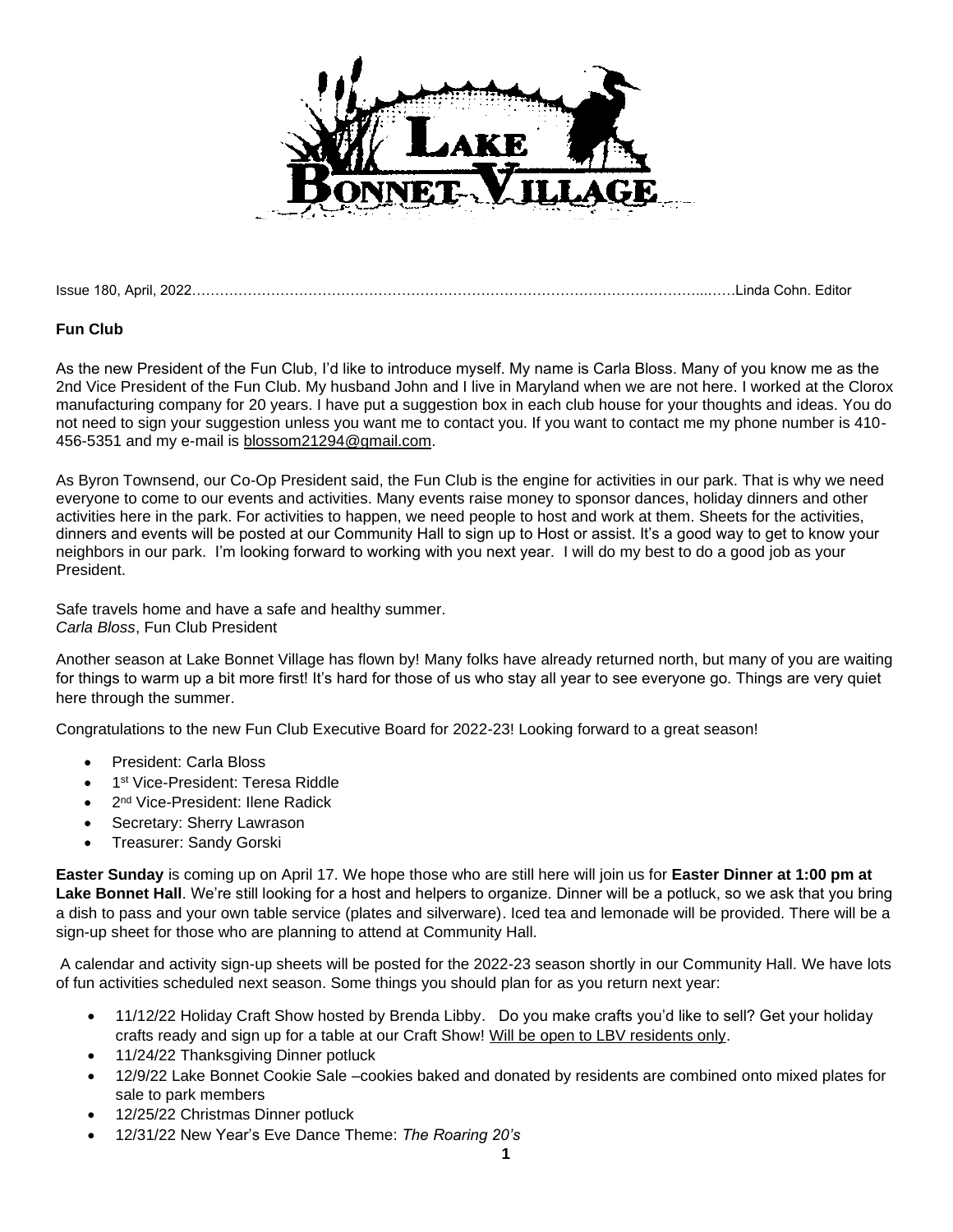- 01/09/23 Meet & Greet Theme: *Hollywood – You Can Be a Star!* Hosted by Peggy Rowe. This will be the first Meet & Greet since 2020, so we'll be looking for everyone that's joined the park in the past 3 years to come and meet everyone and learn a bit more about our park Think diamonds, boas, and glamour!
- 01/17/23: Michigan Dinner
- 01/24/23: Ohio Dinner
- 02/04/23: Auction--Think about things you may have that are in new or excellent condition that you could donate for auction to raise money for Fun Club activities. Do you have valid gift cards or items that you've received as gifts that you don't have use for but someone else at Lake Bonnet might find valuable? Bring them with you when you return for the auction! We're looking for auction items for men *or* women, so don't forget fishing gear and tools when you think about possible donations.
- 02/11/23: February live music dance Theme: *Forever Young Prom*
- 02/22/23: Ladies Luncheon Theme: *Put on Your Apron* hosted by Paige Canfield, Linda Stokes & Deb Holden. Do you have an apron that you love? Bring it with you. Bring or send pictures to Paige Canfield of someone in your family wearing an apron (girls or guys).
- 02/26/23: Indiana Dinner
- 02/25/23: Variety Show we need hosts to start now to plan a Variety Show for next season. Interested? Sign up and get a group going to start the process so folks can start coming up with their acts. This can be one of the most memorable events in the park, but it takes organization and planning.
- 03/05/23: 50<sup>th</sup> Anniversary Party honoring those with anniversaries in 2021-2023. Are you celebrating your 50<sup>th</sup>? Contact Sherry Lawrason to be added to the list of couples honored this year!
- 03/07/23: Best of the Rest Dinner hosted by Helen Matzke and Evelyn Petry. Bring something from your home state for the gift exchange.
- 03/11/23: March live music dance Theme: *Mardi Gras* Masks and beads come to mind!
- Country music themed dance: We're working on a dance for our line dancing folks and country music fans! More info to follow.

Bring things back from your northern home or start watching sales for things you could wear or donate for next year's events. Watch Facebook for more news and information over the summer months. We look forward to another fun packed season with all of you!

Please join us on the Lake Bonnet Village Facebook Page. Go online to [www.facebook.com/groups/lakebonnetvillage/](http://www.facebook.com/groups/lakebonnetvillage/) and request to join for park news, updates, and pictures. This is a private group for Lake Bonnet Village Residents (owners & renters). Only members can post or view posts. *Maggie Griesemer*, Past President LBV Fun Club

## **Board of Directors Report**

*"It takes a village to make Lake Bonnet Village a special home."*

Our park volunteers are special residents who put the improvement of the park above personal gain. Therefore, again, I ask you to express a thank you to them individually as they work in the park or your yard. It is very disheartening to perform this work without any acknowledgement by you. Thank you.

Examples of the volunteerism within our park are: Joanne Hodges and Bill Kelley maintaining the memory bricks. Teresa Riddle washing the fence posts and street signs. Gene Eads raking leaves at our Community Hall. Shirley McAnally and Donnetta Doyle for pulling weeds in our flower beds. Marcia Wiessinger for her yearly caretaking of the library. Ronald Mendoza, Denny Lawrason, Ken Lantagne, Kenny Doyle, Joe Geswein, Dutch Angus, and our number one volunteer, Ron Wiessinger for doing drain repair and constructing cart paths, and removing the fish cleaning station at the East end of the park.

The sitting area East of the Horseshoe pits, the landscaping at our Community Hall and the sod around the Bocce Ball court was paid for by the Beautification Committee- "Burger Power". Thanks to all who purchased burgers. Burger Nights have had a special couple donating \$20 every burger night to treat 4 lucky people for a free burger. When the money is received, four numbers are randomly decided and when that 'number' customer arrives, they get a free burger. BIG shout out to this special couple that 'pays it forward'.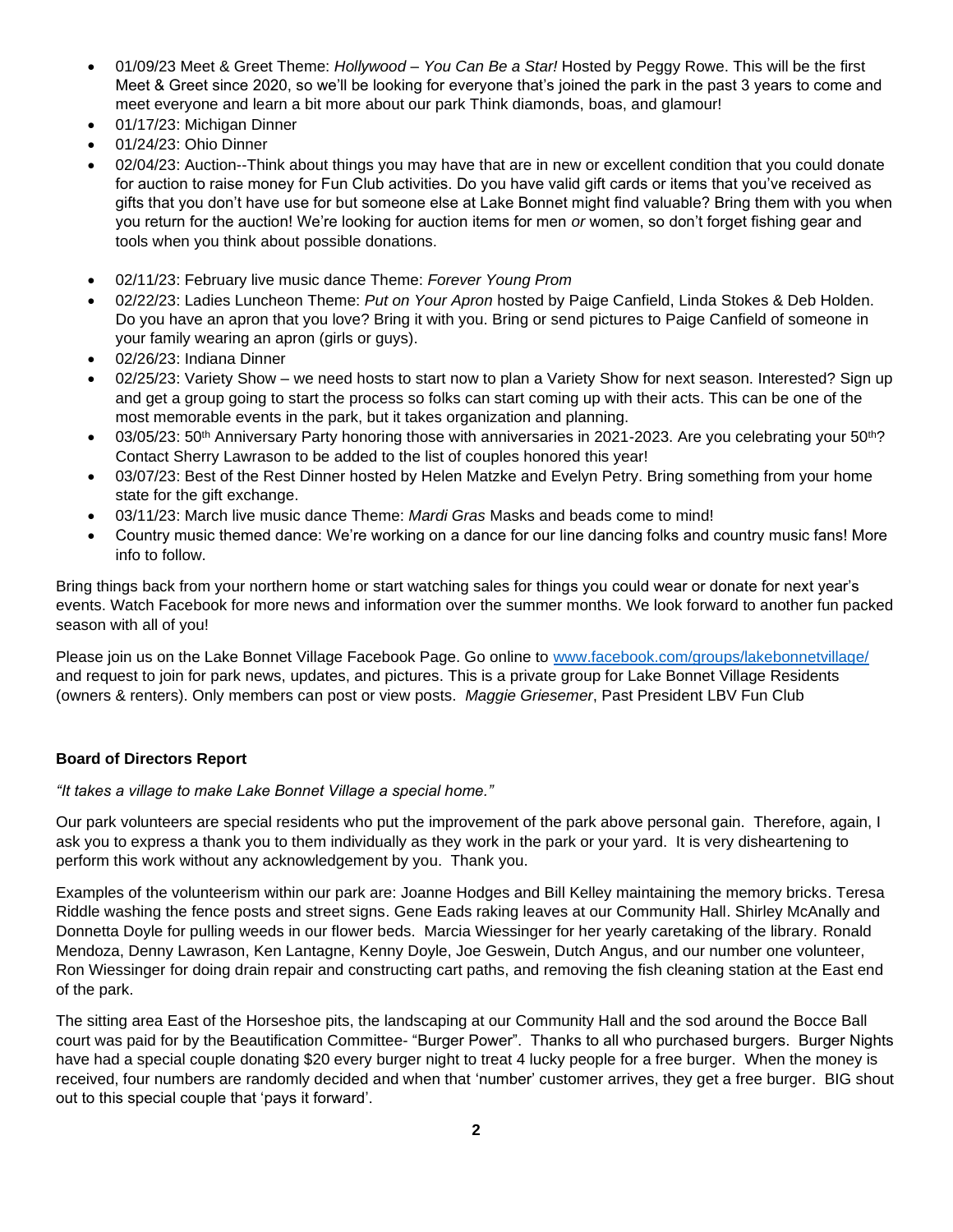Cardboard boxes are to be broken down before placing in the dumpsters (our main dumpsters at the maintenance building). The dumpsters are not directly controlled by the park. We pay the county, and they hire a contractor. We have no way of controlling the time of pick-up.

Other news – the yard waste dumpster (leaves, lawn, and tree cuttings) is located at the East end of Grove Road. Plastic bags are acceptable by the county but NO garbage or boards.

Again, as you leave for the summer, place all yard furniture, lawn ornaments INSIDE your unit and turn off the water to your unit.

The number of Shareholders is currently at 297 with 3 more in the works.

The next Co-Op Board meeting is scheduled for **November 21, 2022 (next season) at 9:00 am at Lake Bonnet Hall.**  Plan on attending to get the real facts. *Byron Townsend*, President, Lake Bonnet Village Co-Op Inc.

#### **Calendar**

The Calendar is not necessarily correct. **Easter Dinner is correct**. Activities may be suspended at any time. The Chatter editor does not have specific information when the activities are to be ended. Please check with your activity chair or organizer for a correct end date of your favorite activity. *Linda Cohn*

## **Celebration of Life**

The family of Deon Eaton would like to invite you to a *Celebration of Life* on April 16th, Saturday, in the Community Hall at 3:30 p.m. Memorials can be made to the Beautification Fund, attn. Linda Haven, Lake Bonnet Village, 2900 E Lake Bonnet Road, Avon Park, Fl 33825. Casual attire for the celebration is suggested and refreshments will be served.

## **Fishing Tournament Results**

CONGRATULATIONS to the winners of this year's fishing tournament. BASS - Bill Sproessig and Chuck Carpenter with a total of 28 lbs. of bass in 3 tournaments! PAN - Bruce Tomlinson and Gene Tomlinson with a total of 24 lbs. pan fish. If you see these guys out and about, please give them your congrats! Get your fishing partner ready for next year's fishing tournaments. 2nd Wednesday of January, February, and March 2023. *Peggy Rowe*

## **2023 Meet and Greet**

After 3 long years without this annual event, you won't want to miss this one. Mark your calendar for LBV's Annual Meet and Greet, Monday, January 9, 2023, 12-2 pm at LBH. Please arrive at noon to socialize. Finger foods will be made available at 1:00. The theme is "HOLLYWOOD You Can Be a Star." It's time to start looking for your special "old Hollywood" costumes. For example, Shirley Temple, Clark Gable, Marilyn Monroe, or a hat, gloves, long stem cigarette holder and a boa will do for a woman. For a man, pull that old tux out of the cobwebs, or just wear shorts and a bow tie or a top hat. Dressing up is not mandatory but I hear there will be a costume contest with awards. So put together your Hollywood best and bring along some finger food to share. Everyone is invited, but we need you to sign up at the Community Hall for a head count. Contact *Peggy Rowe* for more information 740-547-6629.

## **Anniversary Party**

We are planning to honor all couples who have celebrated or will be celebrating their 50th wedding anniversary in 2021, 2022 or 2023 at an event in March 2023. The only responsibility for the honorees is to decorate their own designated tables. Suggestions for decorating the tables include wedding pictures, family photos, flowers, any memento, a bowl, or basket to hold anniversary cards, and perhaps a small dish with chocolates, mints, etc. Attire is your choice. More information will follow next season, but you may contact *Sherry Lawrason* (231-330-6563) or *Helen Matzke* (920-265- 3271) for more information.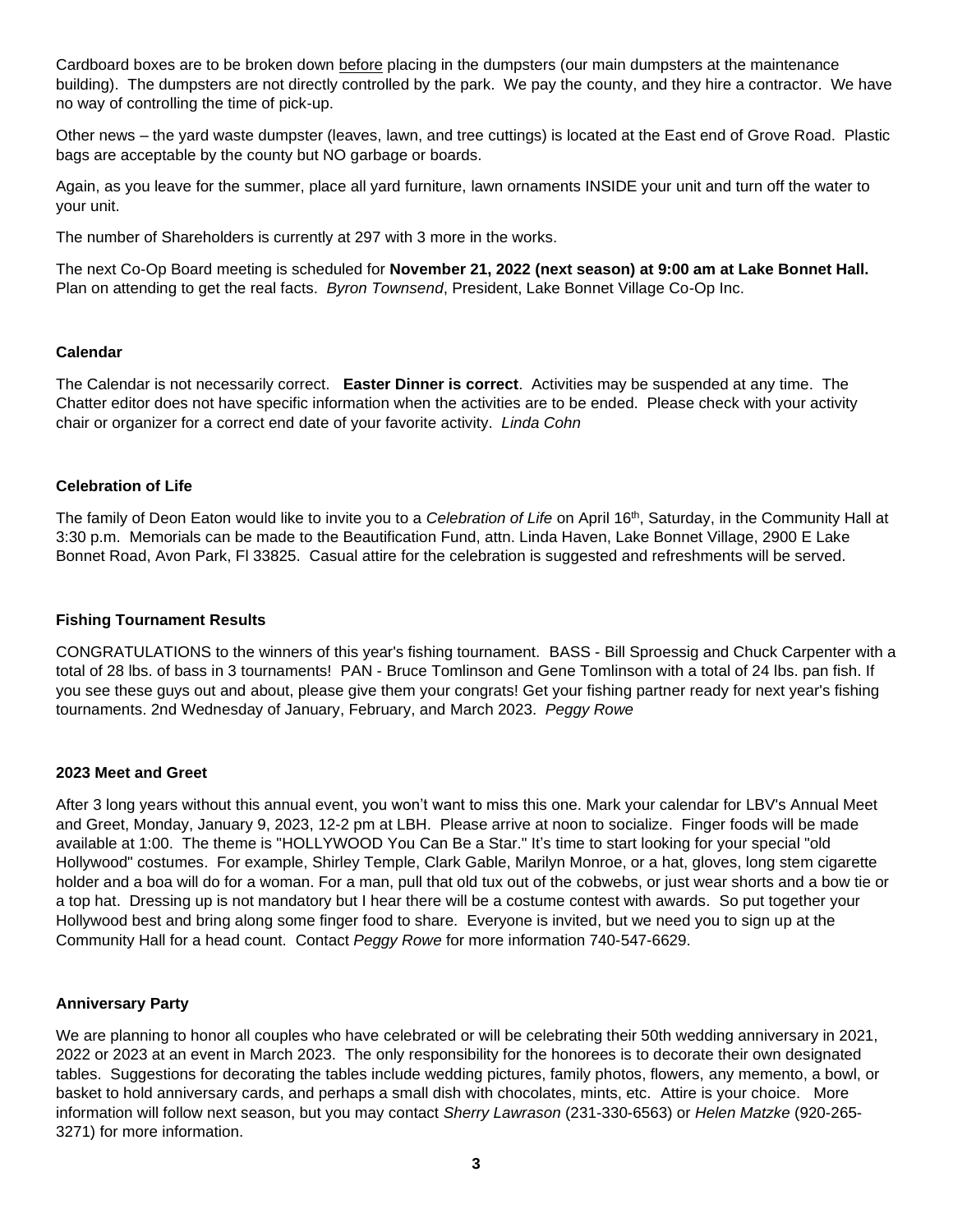## **Hands of Love**

The Hands of Love group held a meeting on 3/24 and will resume activities in the fall. Several ideas for the upcoming year were discussed. A list of supplies for future projects is being compiled and texted to members. Anyone with questions can contact Deb Holden @ 914-475-2660 or Maureen Tomlinson @ 814-677-2722. Leave a message if no answer. *Maureen Tomlinson*

## **LBV 12th Annual Golf Outing**

Thank you to the 52 players who participated in in the LBV Golf Outing. Special thanks to Judy King, and her food committee, Cindy Graves and her 50/50 committee and Larry Cable for their assistance. It was appreciated. We were blessed with a good day of golf.

'A' flight -1<sup>st</sup> place Larry Cable, Tom Knoll, Ron Harris, Steve Cohn with -11.

2<sup>nd</sup> Jesse Hathaway team, 3<sup>rd</sup> Bob King team, 4<sup>th</sup> Dave Wisely team

'B' flight – 1st place Chris Warblow Greg Warblow, Richard Morehead, Mike Humphrey with -1.

2<sup>nd</sup> Cindy Hathaway team, 3<sup>rd</sup> Billy Kelley team, 4<sup>th</sup> John Pringle

'C' flight - 1<sup>st</sup> place Bev Cable, Ellen Hill, Bonnie Harris, Helen Boyer with +4.

2<sup>nd</sup> Bud Hill team, 3<sup>rd</sup> Jane Mechling team, 4<sup>th</sup> Mark Matske team, and Dale Vredeveld team.

CP's - #3 Steve Cohn, #5 Dave Wisely, #12 Bonnie Harris, #17 Al Pontarelli

50/50 winner was Dean Robertson and several 'skins' money was paid out. All teams won money. Hope you had fun with the format. We are always open for suggestions; see us with your ideas. Form you team now and start your strategy for next year. *Vickie Starbuck and Cindy Hathaway*

#### **Blood Donation**

Thank you to those who donated blood on March 2, 2022, OUTSTANDING job! This has been the best year for Lake Bonnet donations since I have been requesting OneBlood to come to our park. OneBlood sent an email thanking our 16 donors. There were 12 procedures meaning 36 patients could benefit from the lifesaving efforts of the donors from LBV. The donated blood was likely transfused within 48-72 hours of the donations to patients in need. The turnaround is that fast and that constant. Mark your calendars for next year and remember there will be a NEW TIME. **January 4, 2023, 1130 am to 4:30 pm, March 1, 2023, 11:30 am to 4:30 pm**

If you wanted to donate but couldn't due to the number of donors signed up, you can go to OneBlood on Hwy 27 across from Advent Hospital and donate. Make sure to tell them you are from Lake Bonnet Village. *Donna Eads*

#### **Bocce Ball**

Join us every Friday at 9 am. NO EXPERIENCE NECESSARY. Stay for one, two, or all three games. The court is located behind Lake Bonnet Hall between the pool and the fire pit. From 2/25 to 3/18 the 3 game winners were Ron Harris, Bob Lower, Jo Lower, Mark Matske and Bruce Tomlinson. 2 game winners were John Flint (guest of Ward and Deb Votava), Jean Guns, Bonnie Harris, Sherry Lawrason, Bob Lower, Jo Lower, Jane Mechling, Bruce Tomlinson, Gene Tomlinson and Maureen Tomlinson. Come join us for Fun and Exercise! *Jest for Fun*—Two doctors went lawn bowling in the middle of Joe Schmoe's surgery. Needless to say, they 'bocce'd' the procedure. *Maureen Tomlinson*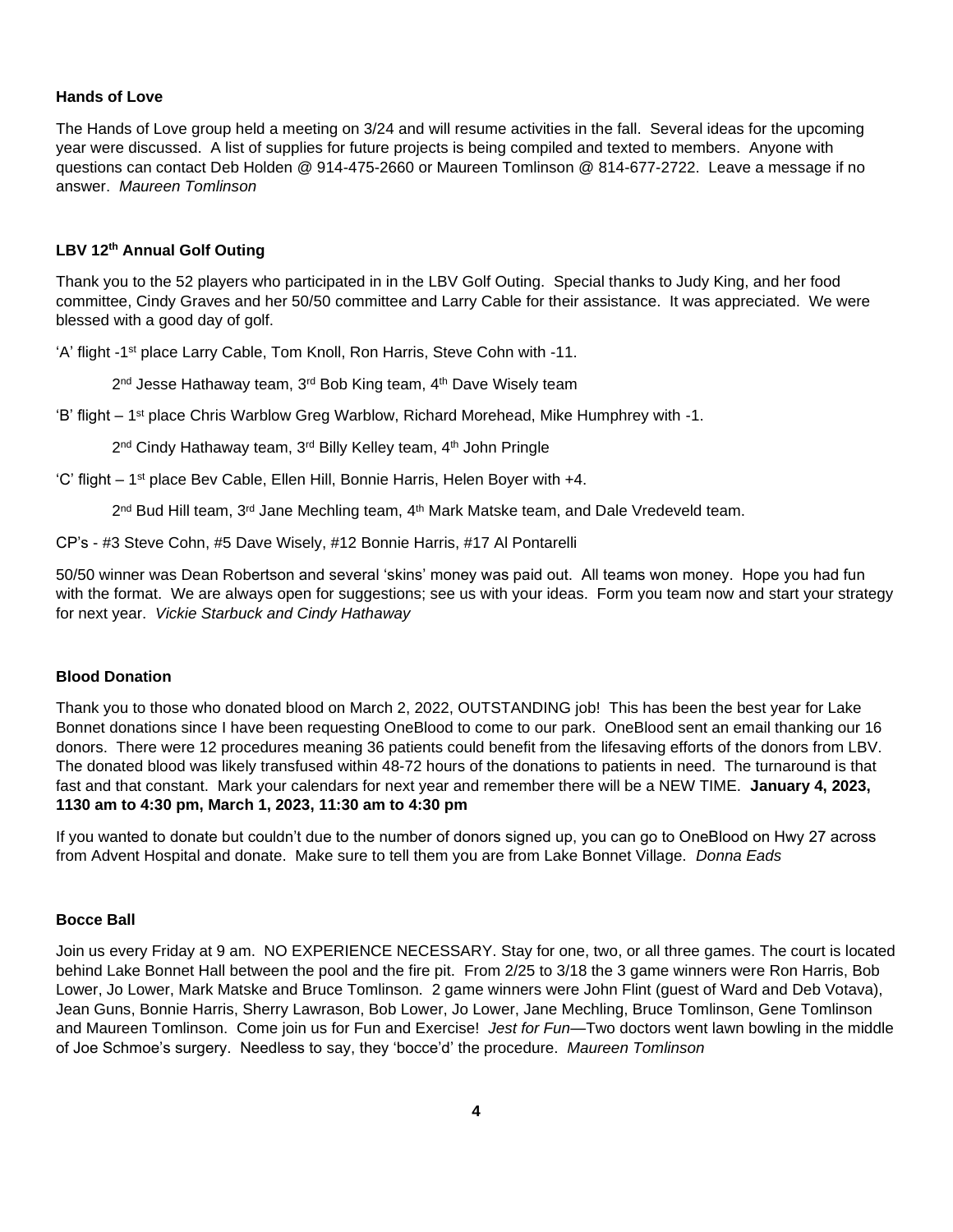## **Key West Trip**

33 residents enjoyed the 3 day/2-night bus trip. They toured the Everglades, the city of Key West and had an airboat ride into the Everglades. Some came home a 'little richer' following a stop at the Miccosukee Casino on the way home. Interested/Intrigued? Watch the LBV facebook page and bulletin board posting for next year's adventures. *Teresa Riddle*, Trip Coordinator

## **Sunshine**

Four 'Get Well' cards, four 'Sympathy' cards and two 'Thinking of You' cards were delivered to our LBV residents. Send prayers to these individuals that they may be restored to health and open to receive our empathy and love on the loss of their loved ones.

*Teresa Riddle,* Sunshine Chairperson

**5**